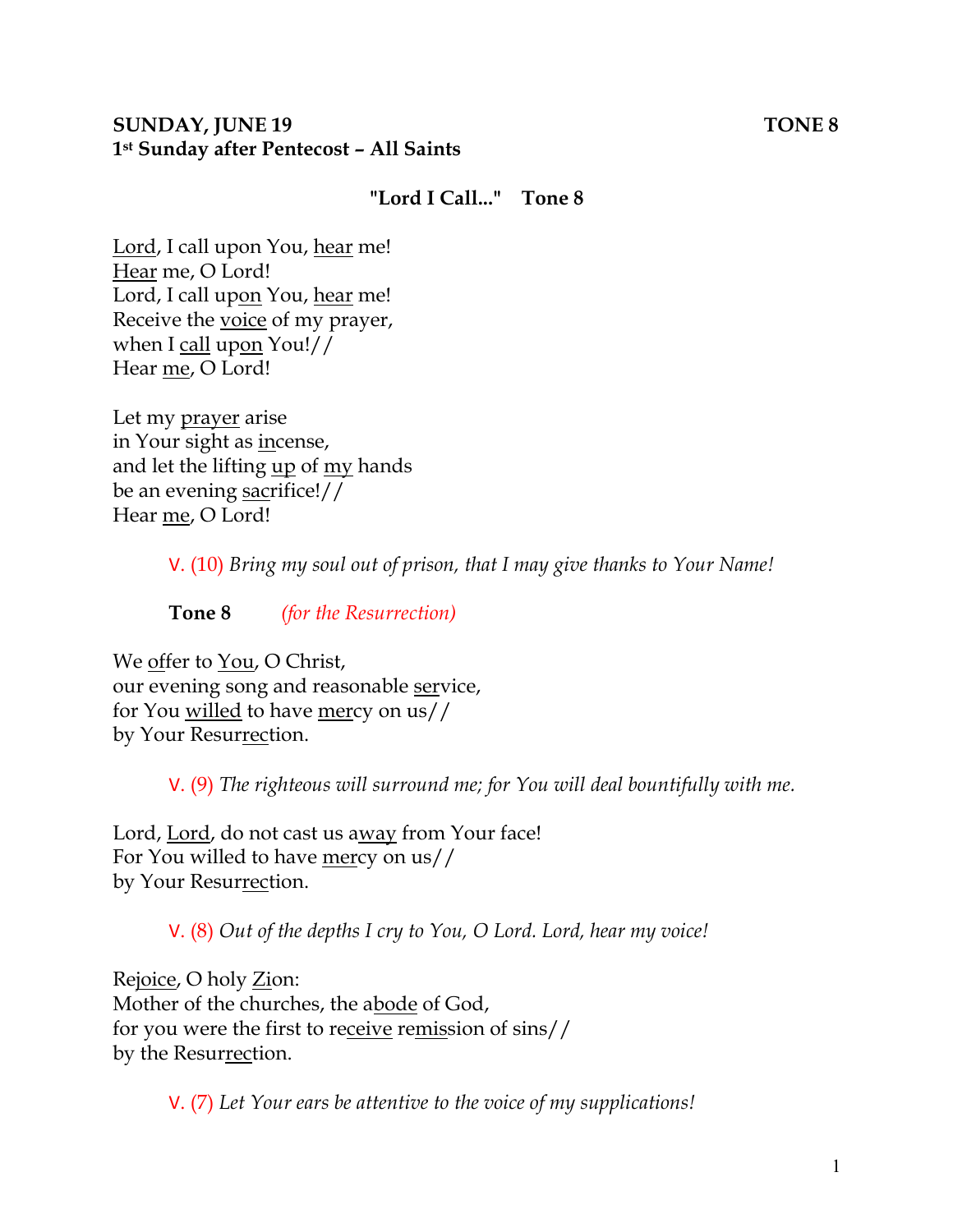### *(Resurrection stichera by Anatolius)*

The Word of God the Father, begotten before the ages, in the latter times willed to be incarnate of the Virgin and endured crucifixion unto death. He has saved mortal man// by His Resurrection.

> V. (6) *If You, O Lord, should mark iniquities, Lord, who could stand? But there is forgiveness with You.*

We glorify <u>You</u>, O Lord, for You voluntarily endured the Cross for our sake. We fall down in worship before You, O almighty Savior. Do not cast us away from Your face but hear us and save us, O Lover of man,// by Your Resurrection!

> V. (5) *For Your Name's sake I wait for You, O Lord. My soul has waited for Your word; my soul has hoped on the Lord.*

Glory to You, O Savior Christ, Only-begotten Son of God, who was nailed to the Cross// and resurrected from the tomb on the third day!

> V. (4) *From the morning watch until night, from the morning watch, let Israel hope on the Lord!*

**Tone 6** *(from the Pentecostarion) (Having placed all their hope)*

The Savior's inspired Disciples became instruments of the Spirit through faith. They were scattered to the ends of the earth, sowing the glad tidings of the **True Faith**. From their divine garden the army of martyrs blossomed in grace. They became images of Christ's saving Passion, enduring every kind of torture, scourging, and fire.// Now they boldly pray for our souls.

V. (3) *For with the Lord there is mercy and with Him is plenteous redemption, and He will deliver Israel from all his iniquities.*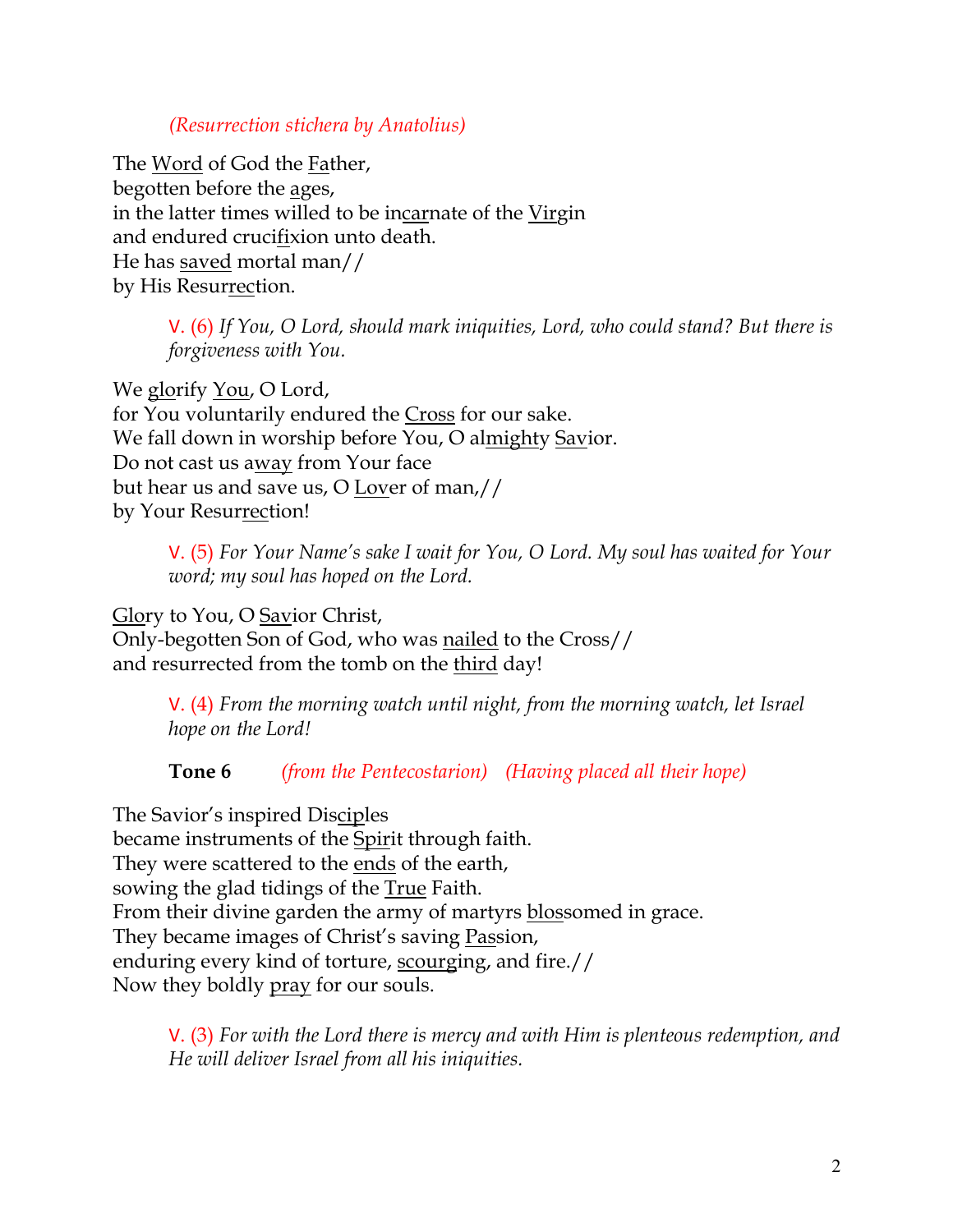The noble martyrs, burning with love of the Lord, laughed at the fires and were consumed as burning coals. Through Christ, they burned the withered arrogance of error. They stilled the roaring of beasts with the voice of their prayers. Beheaded, they decapitated the demonic hosts.// By the shedding of their own blood they watered the Church with faith.

V. (2) *Praise the Lord, all nations! Praise Him, all peoples!*

The heroic martyrs wrestled with beasts and were torn by their claws. They were dismembered, slashed with swords, and shot with arrows; they were consumed in the flames and pierced with lances. All this they willingly endured,

for already they saw their unfading crowns, and the glory of Christ,// before Whom they boldly <u>pray</u> for our souls.

V. (1) *For His mercy is confirmed on us, and the truth of the Lord endures forever.* 

Come, let us praise the heroes of our faith: Apostles, martyrs, holy priests, and noble <u>wom</u>en! They fought for the faith in every part of the earth. Though born of earth, they were united with the heavenly hosts. Through their sufferings, they triumphed over evil by the grace of Christ. As unfading lights, they illumine our hearts,// and with boldness they pray for our souls.

*Glory to the Father, and to the Son, and to the Holy Spirit;*

**Tone 6** *(from the Pentecostarion)*

O divine choir of martyrs,

you are the pillars of the Church and the fulfillment of the Gospel. By your deeds you have fulfilled the **Savior's words**. You have closed the gates of hell and defended the Church. The shedding of your blood has dried up the libations poured out to idols. Your sacrifice has nourished the body of the faithful. Standing crowned before God, you amazed the Angels.// Pray unceasingly to Him that our souls may be saved!

*now and ever, and unto ages of ages. Amen.*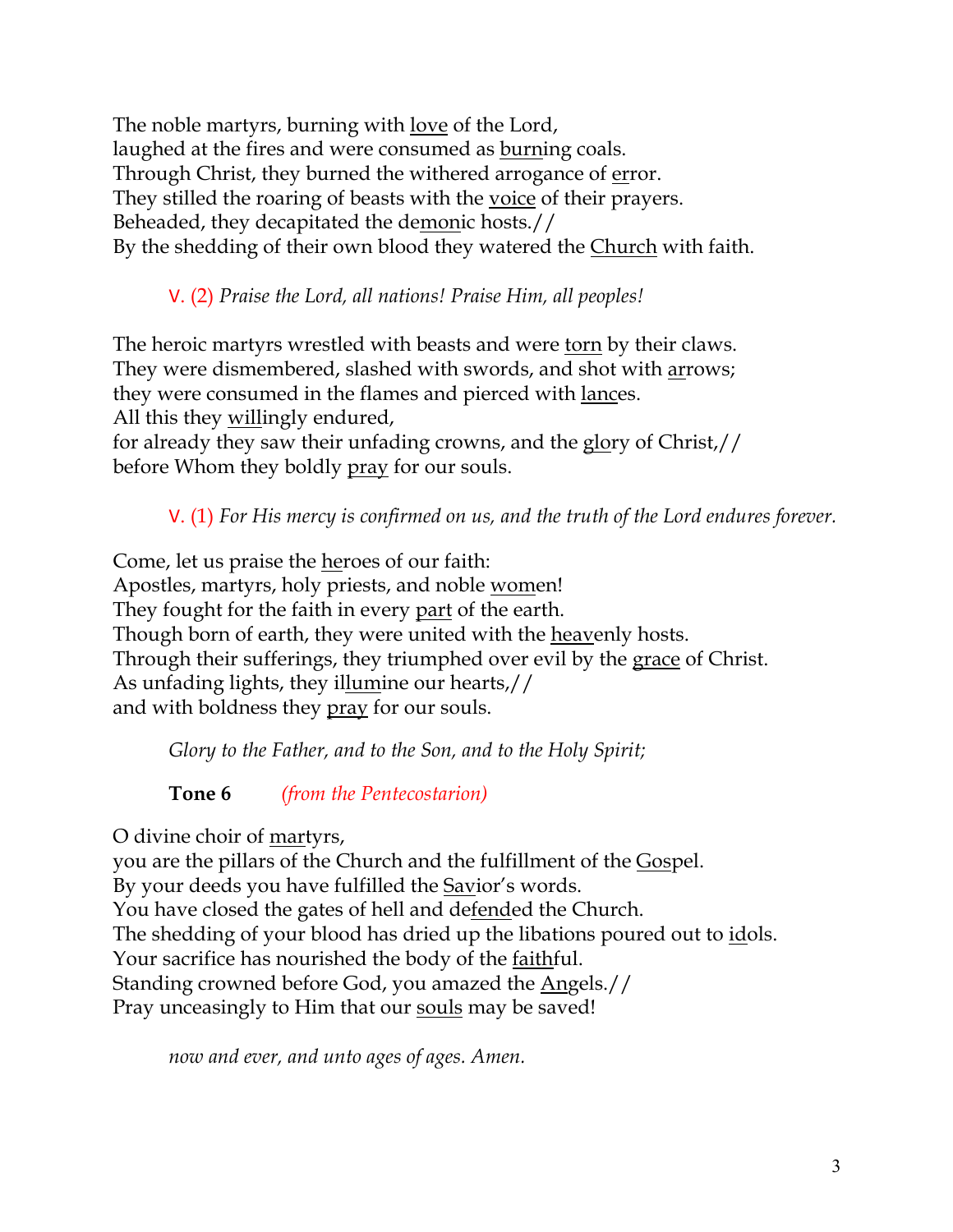#### **Tone 8** *(Theotokion – Dogmatikon)*

The King of heaven, because of His love for man, appeared on earth and dwelt with men. He took flesh from the pure Virgin and after assuming it, He came <u>forth</u> from her. The Son is one: in two natures, yet one Person. Proclaiming Him as perfect God and perfect Man, we confess Christ our God!// Entreat Him, O unwedded Mother, to have mercy on our souls.

# **Old Testament Readings Isaiah 43:9-14 Wisdom of Solomon 3:1-9 Wisdom of Solomon 5:15-6:3**

#### **Litya**

#### **Tone 1** *(from the Pentecostarion)*

In oneness of belief,

let us spiritually celebrate the universal festival of faith, the memorial of all the Saints who from all ages have been pleasing to God: the venerable order of the Patriarchs, the assembly of the Prophets, the adornment of the Apostles, the company of the Martyrs, and our pride and joy, the Ascetics; for they ceaselessly intercede that peace be granted to the world// and to our souls great mercy!

Come, all believers, with psalms and hymns and spiritual songs let us praise the all-glorious memory of all the Saints, blessing reverently the Baptist of our Savior, the Apostles, Prophets, and Martyrs, the Hierarchs, Teachers, and the Holy Ones, the Ascetics, the Righteous, and the God-loving assembly of holy <u>Wom</u>en! With one voice let us cry aloud: "O Christ our God, supremely good, by their intercessions, bestow peace upon Your Churches, victory over enemies to those who love God,// and on our souls great mercy!"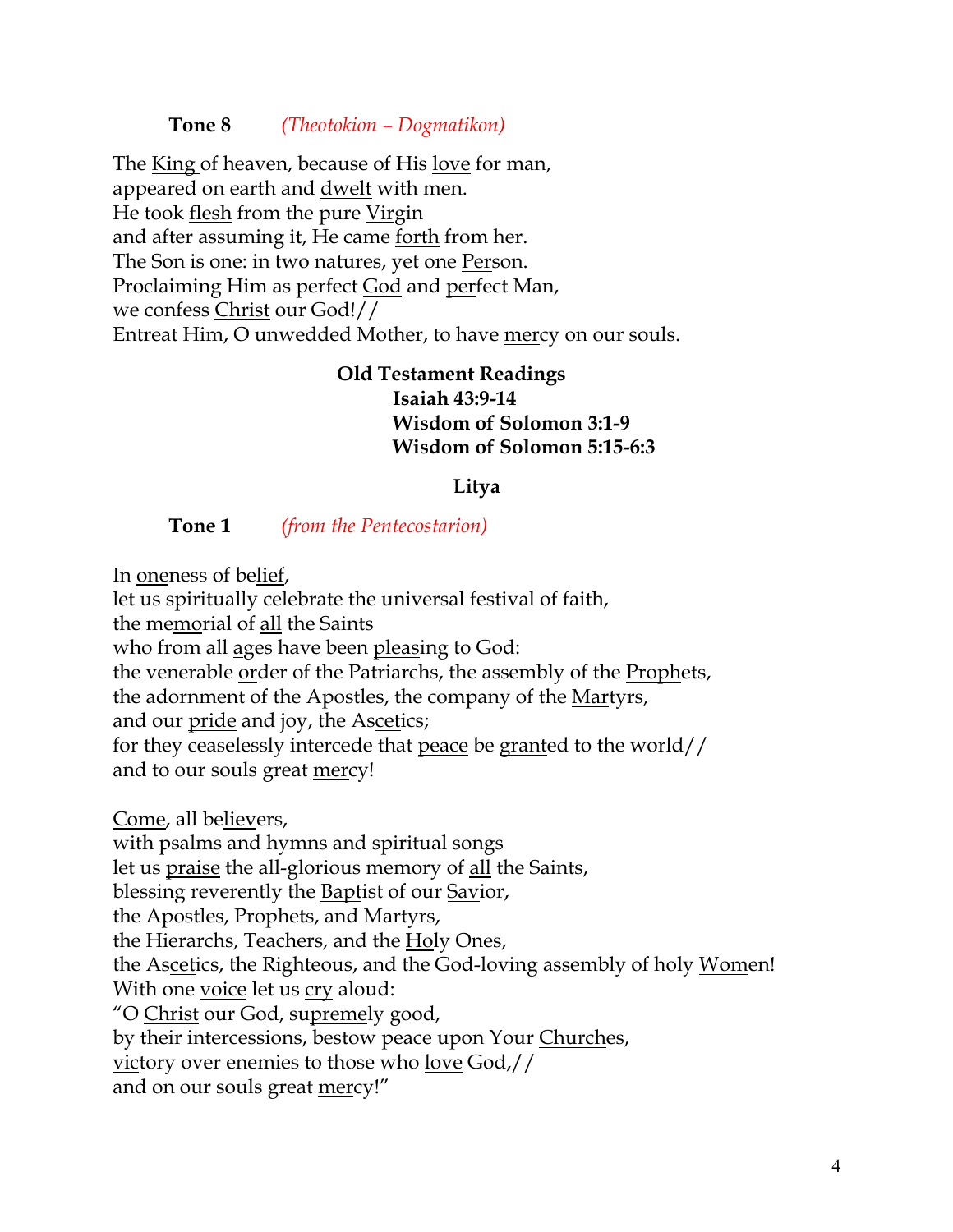Come, let us all spiritually rejoice in the commemoration of the Saints; for behold, it has come, bringing us bountiful gifts! With a voice of exceeding gladness and with a pure conscience let us cry aloud, saying: "Rejoice, O assembly of the Prophets, who proclaimed the coming of Christ to the world, and who foresaw things that were afar, as though they were near! Rejoice, O choir of the Apostles, fishers of men, who drew the Gentiles into Christ's saving net! Rejoice, O company of the Martyrs, who were gathered from the ends of the world into one Faith, and for the sake of that Faith withstood the testing of torture, and received at the end the crown of contest! Rejoice, O throng of the Fathers, who afflicted your own bodies with ascetic discipline and mortified the passions of the flesh; you gave wings to your minds by divine love and ascended to the Heavens, where you rejoice with the Angels and enjoy the eternal good things! And <u>now</u>, O Prophets, Apostles, and <u>Martyrs</u>, together with the Ascetics, earnestly entreat Him Who crowned you, that He grant deliverance from enemies, both visible and invisible,// to those who in faith and love celebrate your ever-venerable memory!"

*Glory to the Father, and to the Son, and to the Holy Spirit;* 

**Tone 5** *(from the Pentecostarion)*

Let us assemble, O faithful, for the present festival; for a spiritual table and a mystical chalice is set before us, filled with the delightful foods of gladness, the virtues of the <u>Martyrs!</u> Steadfast in soul, from the ends of the earth, they brought to God as a reasonable sacrifice, the various tortures applied to their bodily limbs in the prime of their lives. Some underwent beheading, others the severing of their arms and of every joint; and together, all the Saints became partakers of Christ's sufferings. But, O Lord, Who gave them crowns as rewards for their torments, count us worthy to live according to their example,// as <u>You</u> are the Lover of man!

*now and ever, and unto ages of ages. Amen.*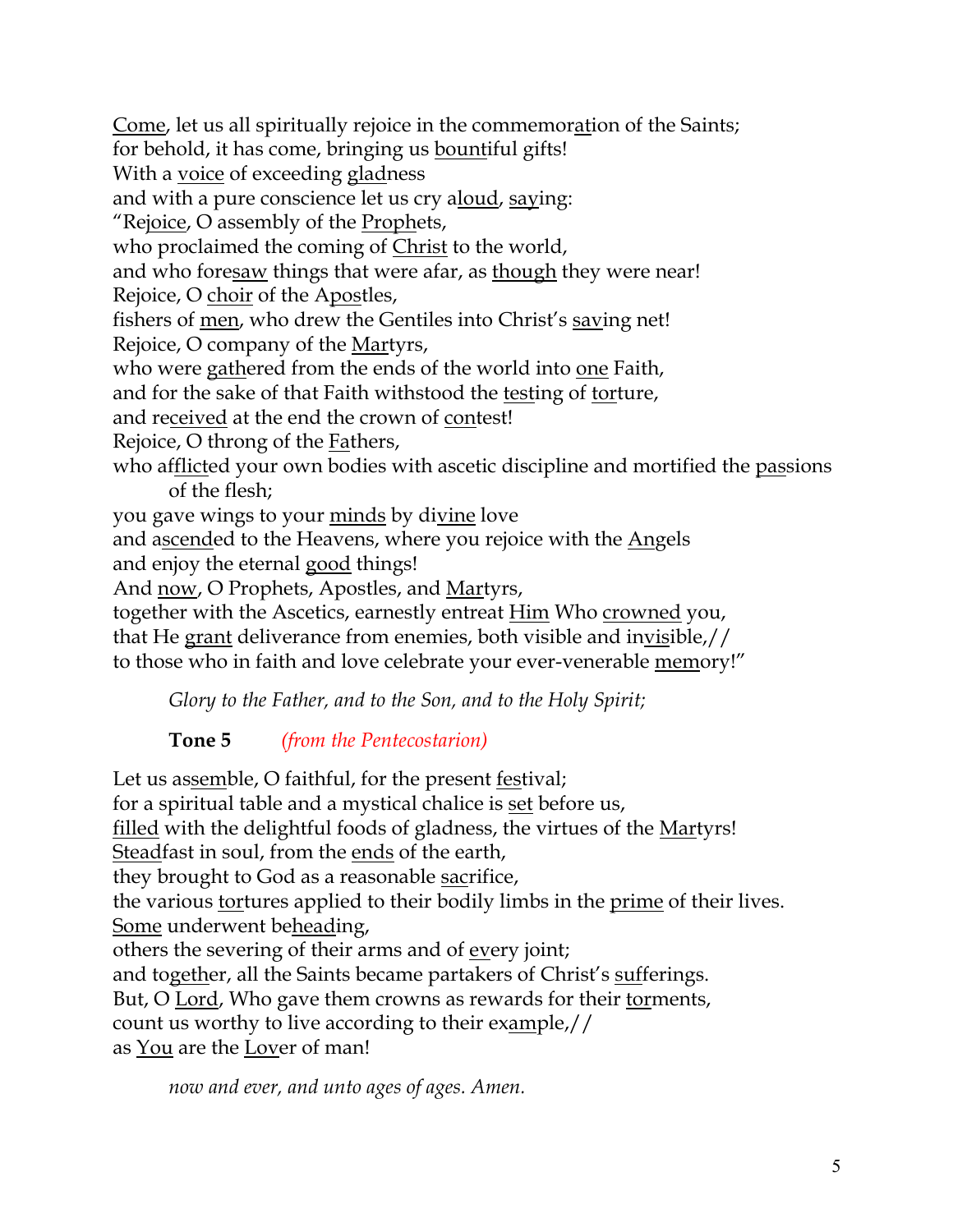### **Tone 5** *(Theotokion)*

O most precious Virgin, you are the gate, the temple, the palace, the throne of the King. From you, my Redeemer, Christ the Lord, appeared to those asleep in darkness. He is the Sun of Righteousness, Who desired to enlighten His image, whom He had created. Since you possess motherly boldness before Him, O all praised Lady,// pray unceasingly that our souls may be saved!

#### **Aposticha Tone 8** *(for the Resurrection)*

Descending from heaven to ascend the Cross, the eternal Life has come for death to raise those who are fallen; to enlighten those in darkness.// O Jesus, our Savior and illuminator, glory to You!

### V. *The Lord is King; He is robed in majesty!*

We glorify Christ, who rose from the dead. He accepted the human body and soul, and freed both from suffering. His most pure soul descended to hell, which He spoiled. His holy body did not see corruption in the tomb.// He is the Redeemer of our souls.

# V. *For He has established the world, so that it shall never be moved.*

In psalms and songs we glorify Your Resurrection from the dead, O Christ. By it, You have freed us from the tortures of hell// and as God have granted eternal life and great mercy.

#### V. *Holiness befits Your house, O Lord, forevermore!*

O Master of all, incomprehensible Creator of heaven and earth, by Your suffering on the Cross You have gained passionlessness for me. Accepting burial and arising in glory, You resurrected Adam with Yourself by Your almighty hand. Glory to Your rising on the third day! By it You have granted us eternal life and cleansing of sins// as the only compassionate One.

*Glory to the Father, and to the Son, and to the Holy Spirit;*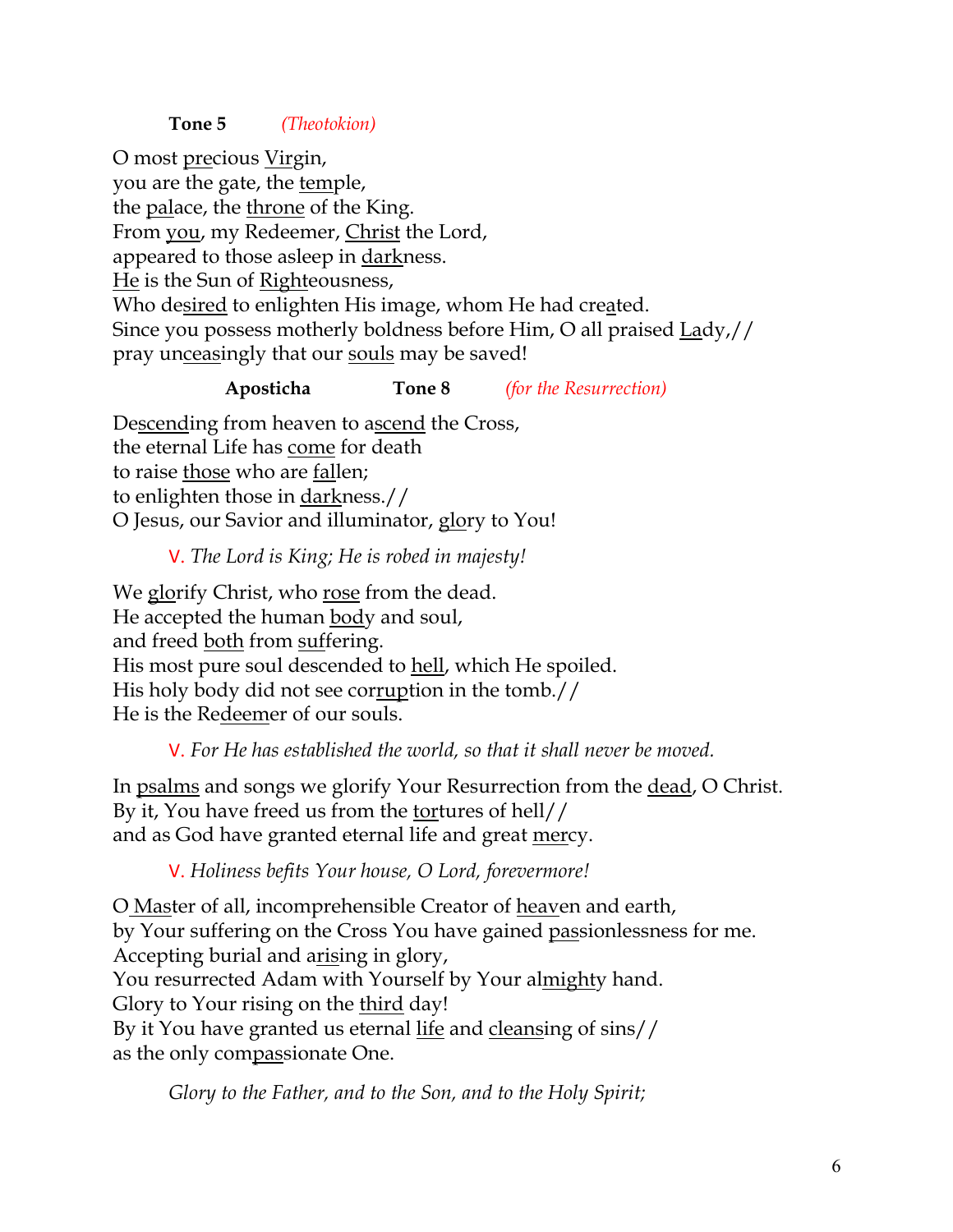### **Tone 6** *(from the Pentecostarion)*

Come, O faithful, let us celebrate in song today, glorifying the memory of all the Saints! Rejoice, glorious Apostles, Prophets, Martyrs and Hierarchs! Rejoice, O company of all the Just! Rejoice, you ranks of holy Women!// Pray that Christ will grant our souls great mercy!

*now and ever, and unto ages of ages. Amen.*

**Tone 6** *(Theotokion)*

My Maker and Redeemer, Christ the Lord, was born of you, O most pure Virgin. By accepting my nature, He freed Adam from his ancient curse. Unceasingly we magnify you as the Mother of God! Rejoice, O celestial Joy! Rejoice, O Lady:// the Protection, Intercession and Salvation of our souls!

*(at Great Vespers)*

**Tone 8 Troparion** *(Resurrection) (1x)*

You descended from on high, O Merciful One! You accepted the three day burial to free us from our sufferings!// O Lord, our Life and Resurrection, glory to You!

# **Tone 4 Troparion** *(All Saints) (2x)*

As with fine porphyry and royal purple,

Your Church has been adorned with Your martyrs' blood shed throughout all the world.

She cries to You, O Christ God:

"Send down Your bounties on Your people,//

grant peace to Your habitation and great mercy to our souls!"